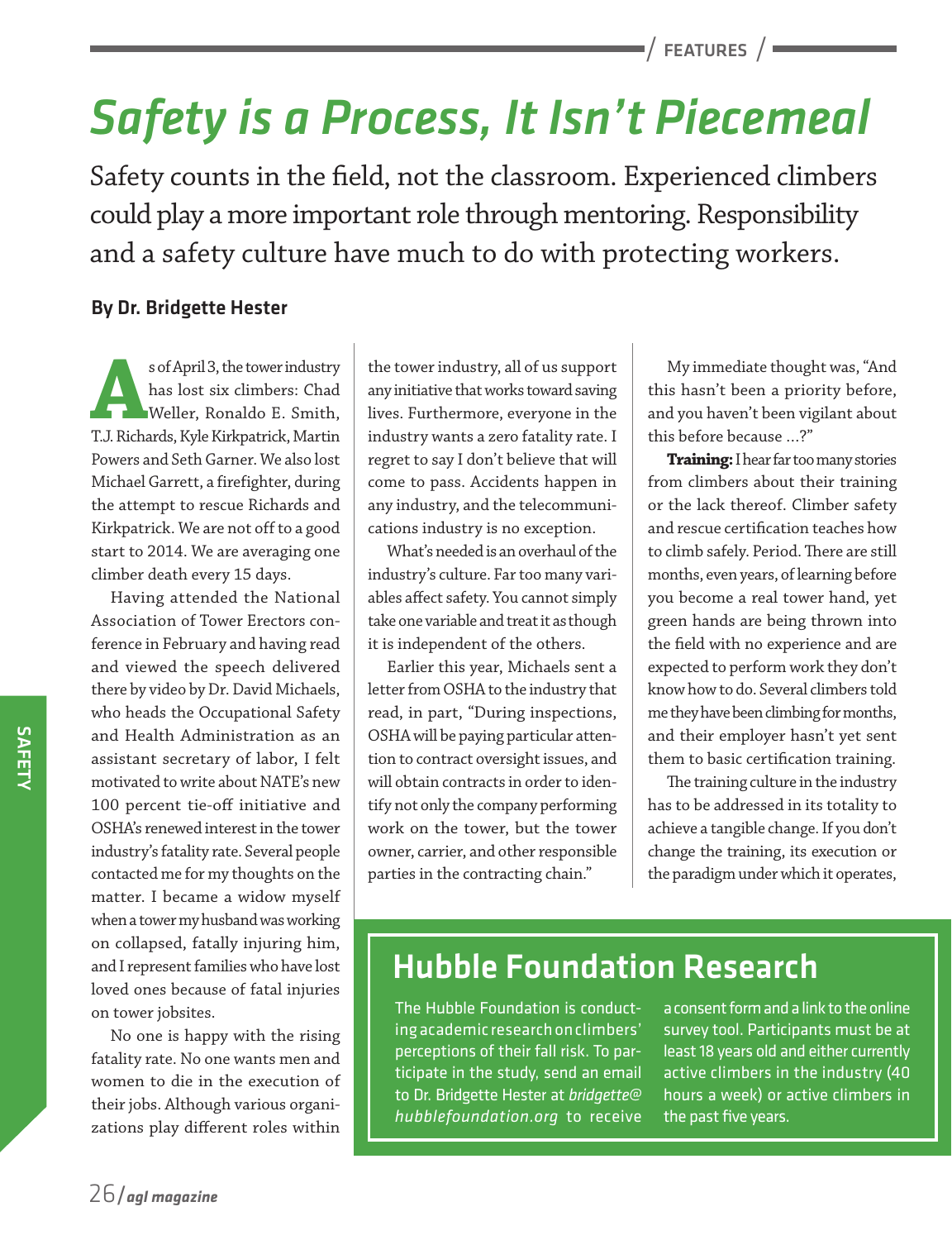people will continue to die at the unthinkable rate we have witnessed so far.

**Mentoring:** A natural extension of training is mentoring. When I say mentoring, I do not mean bashing, hazing or abusing new climbers. I realize there is a period of "tough love," "initiation," or "earning your place" on a new crew, and given the culture of the industry, that is understandable to a degree. However, I am talking about mentoring. I hear of few cases in which a seasoned climber invests himself or herself in a new climber to pass along knowledge, information and wisdom. As a climber or business owner, you cannot expect to turn out high-quality workers if you don't invest in them.

In this industry, turnover is high. Consequently, I understand there are reservations about seasoned hands or employers investing in a new climber. However, if you want a safe crew, you need to invest in the newcomers you are training in the field. Climbers depend on one another too much not to take the time.

**Subcontracting:** Moving from training and mentoring, we need to address the particulars of what's expected in the field and the common use of subcontracting.

Because of the increasing amount of work available, subcontracting makes perfect sense from a business standpoint. A carrier hires a turf contractor, turf hires sub A, which hires sub B, which hires sub C. I don't believe it's unreasonable to assume that sub A doesn't know sub C's safety policies or how it trains crews in the field. Does sub B know the safety policies at sub C? Or at the turf company?

*In this industry, turnover is high. Consequently, I understand there are reservations about seasoned hands or employers investing in a new climber. However, if you want a safe crew, you need to invest in the newcomers you are training in the field. Climbers depend on one another too much not to take the time.* 

Probably not. If they are aware of each other's safety policies, how involved are they in making sure that the policies are followed?

Even with the renewed vigor for holding companies and individuals accountable, determining where the accountability lies seems to be the ongoing problem. Holding people and companies accountable for an accident or fatality, which should happen, doesn't appear to happen often in this industry. Carriers expect turf vendors to be accountable, the turf vendors expect the subs to be accountable, and the employers of the subcontractors expect employees to be held accountable. Given those expectations, is it so unreasonable for families of those injured or killed to expect the same accountability from everyone involved?

Once the initiatives and the task force determine ways to address the fatality problem, my question then would be: Who is going to be held accountable, and what are you going to do about it? I'm interested to see the second half of the equation and the answer to that question.

**Carriers:** I have heard the argument far too often that carriers are too insulated. I tend to agree. It is understandable that carrier companies can't be held responsible for every

nuance. There needs to be personal accountability from the climber and from the crewmembers on the ground. However, if a carrier company issues job orders, it needs to be held accountable all the way down the line. For example, if I contract work to build my office building and that contractor subs my work out to two more companies, and company C is now building my office, I have a moral, ethical and fiduciary responsibility to make sure the job on my building is executed correctly and safely. If during the construction or after its completion, something collapses, and contractors, employees or someone on the street is killed, it is my responsibility maybe not entirely, but at least in part. I ultimately allowed company C to do the work on my building. If I didn't follow up to make sure that company C knew what it was doing and that it was doing it safely, that's on me. It's called being responsible.

**Personal climber responsibility:**  Ultimately, the climber and the foreman are responsible for their own safety. If it's not safe, don't climb. If the structure isn't sound, don't climb. Say no. Although this is good in theory, often climbers believe they can't speak up for fear of losing their jobs or, more foolishly, because they want to be able say they got the job done.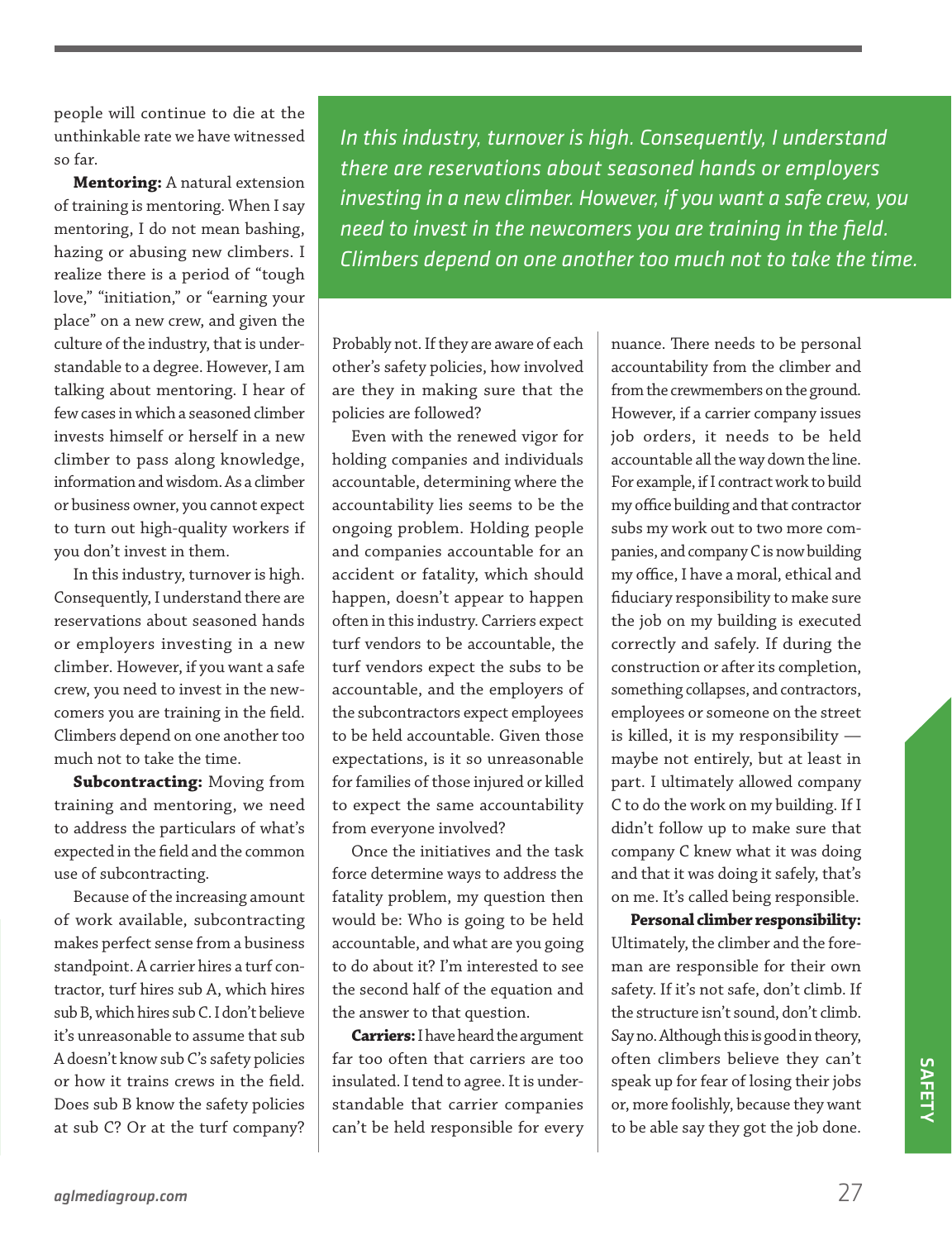#### / FEATURES /

*The industry's just-in-time (JIT) hiring probably has resulted in more safety incidents than any other determinant factor. JIT hiring is defined as programming personnel hiring to match workloads, and this process does nothing to develop safety culture. In fact, it does nothing to develop company culture.* 

> This is an issue in any industry when the majority of the workforce is made up of alpha personalities. In the case of ego, the foreman should not allow it, and the company owner should back up the foreman in his decision. Does it always happen? No. Should it? Yes.

> The climber and foreman responsibility cycles back around to the first point I mentioned: training.

#### Changing the Safety Culture

How do we change the safety culture? Although change will take time, there are a few ways to lead the industry in a more productive direction. Some industry professionals may suggest that I am ill informed, that I do not understand the complexity or the costs involved, or that change simply isn't feasible. Nevertheless, from a research perspective, an investment in comprehensive and structured training is not only smart, it's cost-effective.

**Uniformity:** Creating a training system based on proficiency is crucial. Internal and external training sources must teach the same subject matter, but not necessarily in the same way. Adult learners are not taught in the same way that children are taught, so there will be some variation in the method of delivery. Nonetheless, the subject matter should be taught to

the same level of proficiency. Proficiencies must be at the 80 percent level or higher. Safety must be at 100 percent proficiency. In addition, all evaluations must be objective.

Demanding such a system will enable employers, trainers and other industry professionals to specifically define tasks, conditions under which they are performed, and the standard to which they should be performed. Accidents and fatalities can be reduced, but it requires the employers, employees, and the industry as a whole to develop a plan and to follow the plan to mitigate safety issues through uniform proficiency standards that apply to everyone.

**Structured and measurable OJT:** On-the-job training plays an integral part in training within the telecommunications industry. OTJ training is one of the most important and effective ways to train a worker, thus the structure of the OJT should reflect this importance, and currently it does not. Success in restructuring the OJT paradigm lies in a measurable system of skill level: apprentice, journeyman and master. In such a system, workers are held accountable for their knowledge and proficiency and the practical

application of their knowledge. Furthermore, such a system would codify the practical knowledge learned and would identify the skills and the skill level required to perform specified tasks safely and properly.

**Pre-hire screening and testing:**  If you are going to train people, invest in them. Invest in them monetarily and invest in them personally, and treat them with respect. People not only learn, but they are more likely to apply what they have learned when they feel appreciated. Part of investing in them also requires the companies to invest in themselves. There are methods to use to screen employees' personal characteristics and professional capabilities for their suitability for the job, but such a system is not utilized.

Behavioral and cognitive testing prior to hire is relatively inexpensive, especially when compared with the costs to be paid in connection with an accident or fatality. Behavioral screening before hire is also a concept the industry should embrace because employees repeat behaviors. Employers already observe climber behavior daily to see that they test their equipment and report anomalies.

Although cognitive testing for prospective employees, like IQ testing, is illegal, tests that measure skill and knowledge typically correlate to high cognitive functioning, hence skill and knowledge test results provide a good indication of general intelligence. Two valuable tests that employers can utilize as tools to evaluate an employee's ability and judgment are

*From a research perspective, an investment in comprehensive and structured training is not only smart, it's cost-effective.*